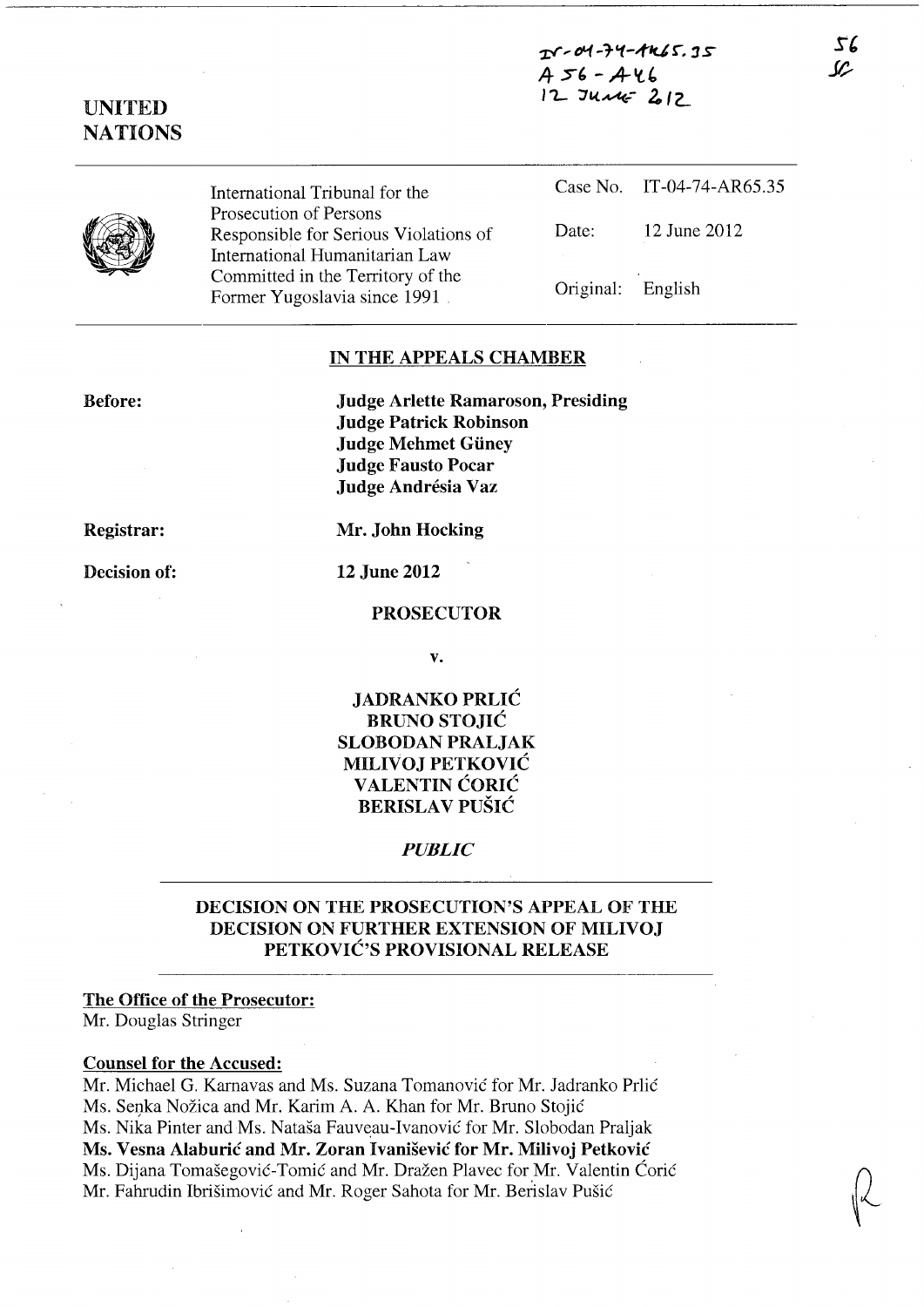1. The Appeals Chamber of the International Tribunal for the Prosecution of Persons Responsible for Serious Violations of International Humanitarian Law Committed in the Territory of the former Yugoslavia since 1991 ("Appeals Chamber" and "Tribunal", respectively) is seised of an appeal filed by the Office of the Prosecutor ("Prosecution") on 21 March 2012<sup>1</sup> against a decision issued confidentially by Trial Chamber **III** of the Tribunal ("Trial Chamber") on 14 March 2012 ("Impugned Decision"), which extends the provisional release of Milivoj Petkovic ("Petkovic") until 21 June 2012 and modifies one of the conditions of his provisional release.<sup>2</sup> Petković responded on 27 March 2012.<sup>3</sup> The Prosecution did not file a reply.

## **I. BACKGROUND**

2. On 30 November 2011, the Trial Chamber found that the criteria set out in Rule 65(B) of the Rules of Procedure and Evidence of the Tribunal ("Rules") were satisfied and exercised its discretion to grant Petković provisional release for three months.<sup>4</sup> The Trial Chamber also decided that, before the expiry of the three-month period, Petkovic could apply for an extension of his provisional release and established the procedure to be followed in this respect.<sup>5</sup> On 20 December 2011, the Duty Judge dismissed an appeal lodged by the Prosecution against the Decision Granting Provisional Release.<sup>6</sup> On 14 March 2012, the Trial Chamber extended Petković's provisional release until 21 June 2012 and granted his request for modification of the conditions of his provisional release to increase the frequency of his visits to his mother in  $V_{\text{rpolie}}$ .

<sup>&</sup>lt;sup>1</sup> Prosecution Appeal of *Décision portant sur la demande de prolongation de la mise en liberté provisoire et de modifications des conditions assorties à la mise en liberté provisoire de l'accusé Milivoj Petković*, 21 March 2012 (confidential; public redacted version filed on the same day) ("Appeal"). A review of the Appeal demonstrates that it does not contain information which raises confidentiality concerns. The Appeals Chamber, therefore, sees no rationale that justifies maintaining its confidential status.

<sup>&</sup>lt;sup>2</sup> Prosecutor v. Jadranko Prlić et al., Case No. IT-04-74-T, Decision on Motion for Extension of Provisional Release of Accused Milivoj Petkovic and Modification of Conditions, 14 March 2012 (confidential; public redacted version filed on the same day) (the English translations of the French originals were filed on 20 March 2012 (confidential version) and 21 March 2012 (public redacted version)), p. 8.

<sup>3</sup> Response of Milivoj Petkovic *[sic]* to Prosecution Appeal of Decision on Motion for Extension of Provisional Releaseof *[sic]* Accused Milivoj Petkovic *[sic]* and Modification of Conditions, 27 March 2012 (confidential) ("Response"). A review of the Response demonstrates that it does not contain information which raises- confidentiality concerns. The Appeals Chamber, therefore, sees no rationale that justifies maintaining its confidential status.

<sup>&</sup>lt;sup>4</sup> Prosecutor v. *Jadranko Prlić et al.*, Case No. IT-04-74-T, Decision on Motion for Provisional Release of the Accused Milivoj Petkovic, 30 November 2011 (public with one public annex and one confidential annex) (the English translation of the French original was filed on 6 December 2011) ("Decision Granting Provisional Release"), paras 41-42, p. 12.  $<sup>5</sup>$  Decision Granting Provisional Release, paras 42-43, Annex 1.</sup>

*<sup>6</sup> Prosecutor v. ladranko Prlic et al.,* Case No. IT-04-74-AR6S.28, Decision on Prosecution Appeal of Decision on Milivoj Petković's Provisional Release, 20 December 2011 (confidential), para. 21.

 $<sup>7</sup>$  Impugned Decision, p. 8. Although the date until which the provisional release of Petković has been extended was</sup> confidential, the Appeals Chamber does not find that this information warrants giving the present decision confidential status. Cf. Prosecutor v. Vujadin Popović et al., Case No. IT-05-88-A, Decision on Vinko Pandurević's Urgent Motion for Provisional Release on Compassionate Grounds, II January 2012, para. 18; *Prosecutor v. Vujadin Popovic et aI.,*  Case No. IT-OS-88-A, Decision on Prosecution Motion for Reconsideration of Filing Status of the Appeals Chamber's Decision on Vinko Pandurević's Provisional Release of 11 January 2012, 17 January 2012 (confidential), pp. 2-3.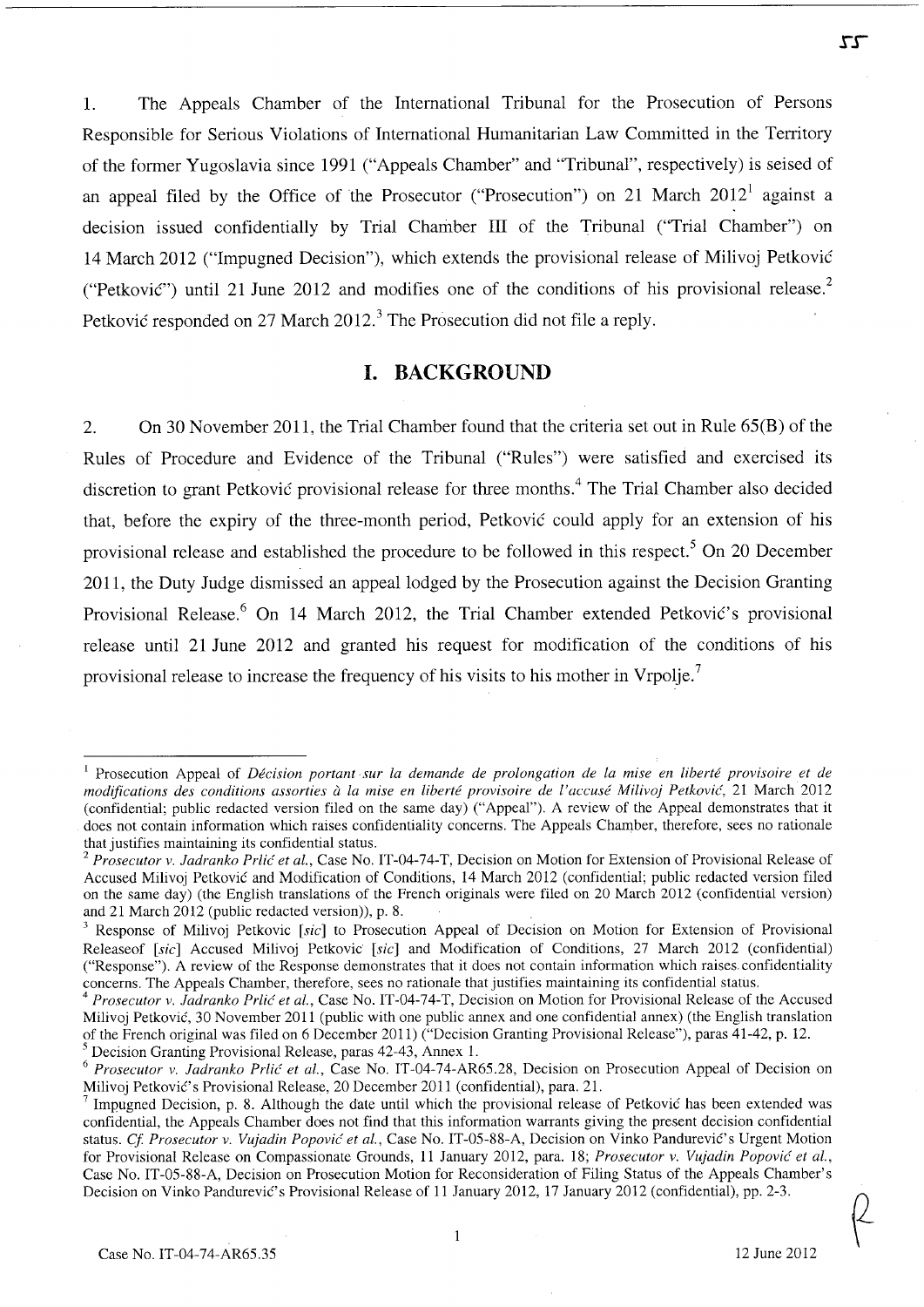# **II. STANDARD OF REVIEW**

3. The Appeals Chamber recalls that an interlocutory appeal is not a *de novo* review of the Trial Chamber's decision.<sup>8</sup> The Appeals Chamber has previously held that a decision on provisional release by the Trial Chamber under Rule 65 of the Rules is a discretionary one.<sup>9</sup> Accordingly, the relevant inquiry is not whether the Appeals Chamber agrees with that discretionary decision, but rather whether the Trial Chamber has correctly exercised its discretion in reaching that decision.<sup>10</sup>

4. In order to successfully challenge a discretionary decision on provisional release, a party must demonstrate that the Trial Chamber has committed a "discernible error".<sup>11</sup> The Appeals Chamber will only overturn a Trial Chamber's decision on provisional release where it is found to be: (i) based on an incorrect interpretation of governing law; (ii) based on a patently incorrect conclusion of fact; or (iii) so unfair or unreasonable as to constitute an abuse of the Trial Chamber's discretion.<sup>12</sup> The Appeals Chamber will also consider whether the Trial Chamber has given weight to extraneous or irrelevant considerations or has failed to give weight or sufficient weight to relevant considerations in reaching its decision. $^{13}$ 

# **III. APPLICABLE LAW**

5. Under Rule 65(B) of the Rules, a Chamber may grant provisional release only if it is satisfied that, if released, the accused will appear for trial and will not pose a danger to any victim, witness, or other person; and after having given both the host country and the State to which the accused seeks to be released the opportunity to be heard.<sup>14</sup> Provisional release may be ordered at any stage of the trial proceedings prior to the rendering of the final judgement, and a Trial Chamber in granting such a release, may consider the existence of sufficiently compelling humanitarian grounds.<sup>15</sup>

6. In deciding whether the requirements of Rule 65(B) of the Rules have been met, a Trial Chamber must consider all of those relevant factors which a reasonable Trial Chamber would have been expected to take into account before coming to a decision. It must then provide a reasoned

**s'(** 

<sup>&</sup>lt;sup>8</sup> See, *e.g., Prosecutor v. Jadranko Prlić et al.*, Case No. IT-04-74-AR65.26, Decision on Prosecution Appeal of Decision on Provisional Release of Jadranko Prlić, 15 December 2011 ("Decision of 15 December 2011"), para. 3 and references cited therein.

 $9^9$  See, *e.g.*, Decision of 15 December 2011, para. 3 and references cited therein.

<sup>&</sup>lt;sup>10</sup> See, *e.g.*, Decision of 15 December 2011, para. 3 and references cited therein.

<sup>&</sup>lt;sup>11</sup> See, *e.g.*, Decision of 15 December 2011, para. 4 and references cited therein.

<sup>&</sup>lt;sup>12</sup> See, *e.g.*, Decision of 15 December 2011, para. 4 and references cited therein.

<sup>&</sup>lt;sup>13</sup> See, *e.g.*, Decision of 15 December 2011, para. 4 and references cited therein.

<sup>&</sup>lt;sup>14</sup> See, *e.g.*, Decision of 15 December 2011, para. 5 and references cited therein.

<sup>&</sup>lt;sup>15</sup> Rule  $65(B)$  of the Rules. See also Decision of 15 December 2011, para. 5.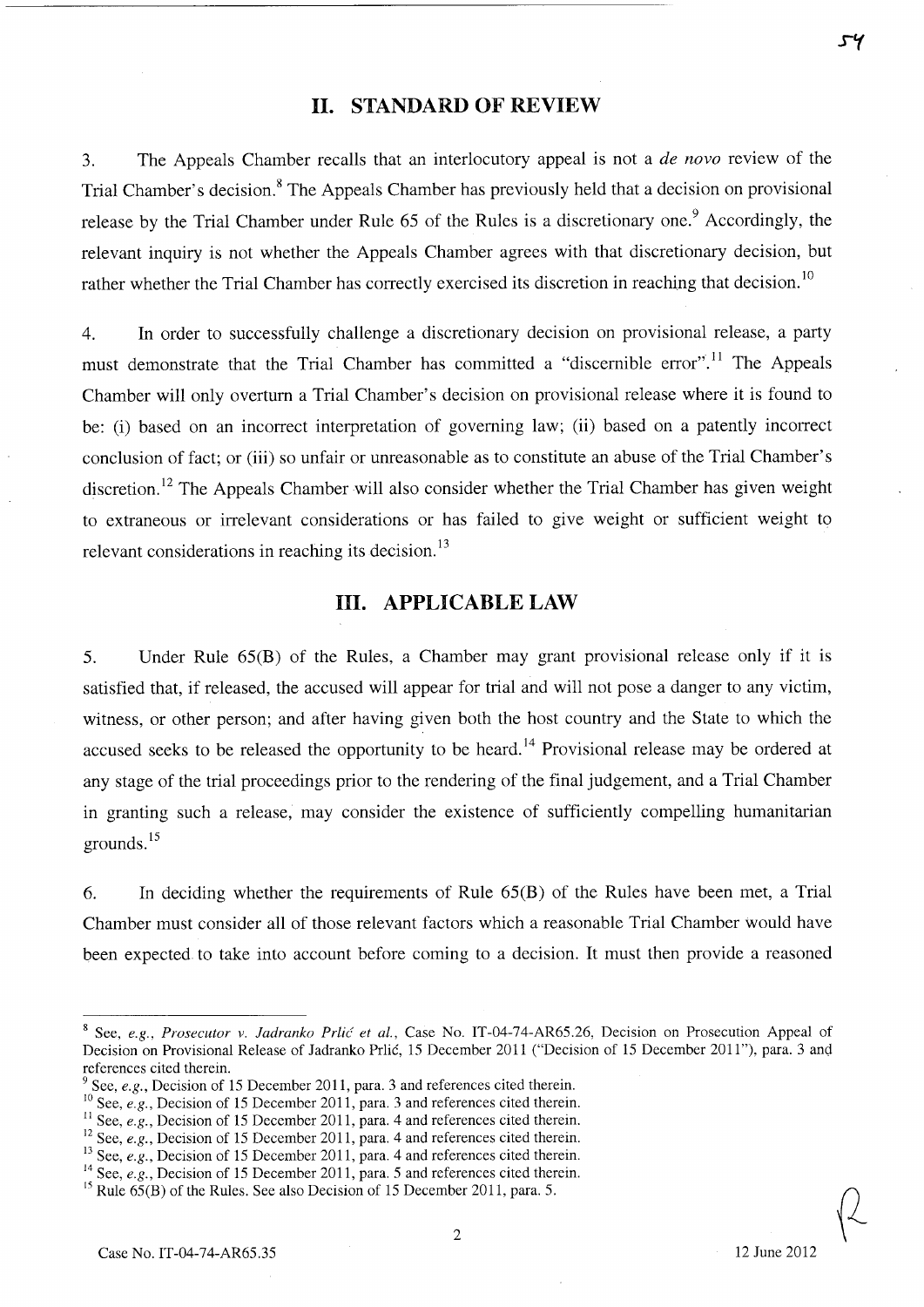opinion indicating its view on those relevant factors. 16 What these relevant factors are, as well as the weight to be accorded to them, depends upon the particular circumstances of each case.<sup>17</sup> This is because decisions on motions for provisional release are fact-intensive and cases are considered on an individual basis in light of the particular circumstances of the individual accused.<sup>18</sup> The Trial Chamber is required to assess these circumstances not only as they exist at the time when it reaches its decision on provisional release but also, as much as can be foreseen, at the time the accused is expected to return to the Tribunal.<sup>19</sup>

#### **IV. DISCUSSION**

7. The Prosecution submits that the Impugned Decision should be reversed or in the alternative, the modification granted to the terms of provisional release be quashed.<sup>20</sup> It argues that, when granting Petkovic an extension of his provisional release, the Trial Chamber committed a discernible error by: (i) failing to provide reasoning for its rejection of the Prosecution's submissions; and (ii) misconstruing its one of the Prosecution's arguments and giving it undue weight.<sup>21</sup> It further argues that the Trial Chamber failed to properly exercise its discretion by: (i) ignoring "the principle of detention"; (ii) failing to consider other important factors such as the gravity of the crimes charged; and (iii) modifying the conditions of Petković's provisional release.<sup>22</sup> Petkovic responds that the Prosecution fails to demonstrate that the Trial Chamber committed a discernible error in the exercise of its discretion and that, accordingly, the Appeal should be dismissed.<sup>23</sup>

# **A. Alleged error in failing to provide reasoning for the rejection of the Prosecution's submissions**

8. The Prosecution submits that the Trial Chamber erred in law by failing to provide reasoning for its rejection of the Prosecution's arguments setting out relevant factors that the Trial Chamber must have considered.<sup>24</sup> In particular, the Prosecution argues that the Trial Chamber did not address its arguments that an extension of Petković's provisional release should be denied in light of: (i) the Tribunal's preference for detention; (ii) the gravity of the crimes charged, Petković's involvement in those crimes, and the advanced stage of the proceedings; and (iii) its impact on the international

53

<sup>16</sup> See, *e.g.,* Decision of 15 December 2011, para. 6 and references cited therein.

<sup>17</sup> See, *e.g.,* Decision of 15 December 2011, para. 6 and references cited therein.

<sup>&</sup>lt;sup>18</sup> See, *e.g.*, Decision of 15 December 2011, para. 6 and references cited therein.

<sup>&</sup>lt;sup>19</sup> See, *e.g.*, Decision of 15 December 2011, para. 6 and references cited therein.

<sup>&</sup>lt;sup>20</sup> Appeal, paras 1, 23.

<sup>21</sup> Appeal, paras 2-3, 6-12.

<sup>22</sup> Appeal, paras 4-5, 13-22.

<sup>&</sup>lt;sup>23</sup> Response, paras 31, 44, 50, 62, 66, 71-72.

 $24$  Appeal, paras 2, 6.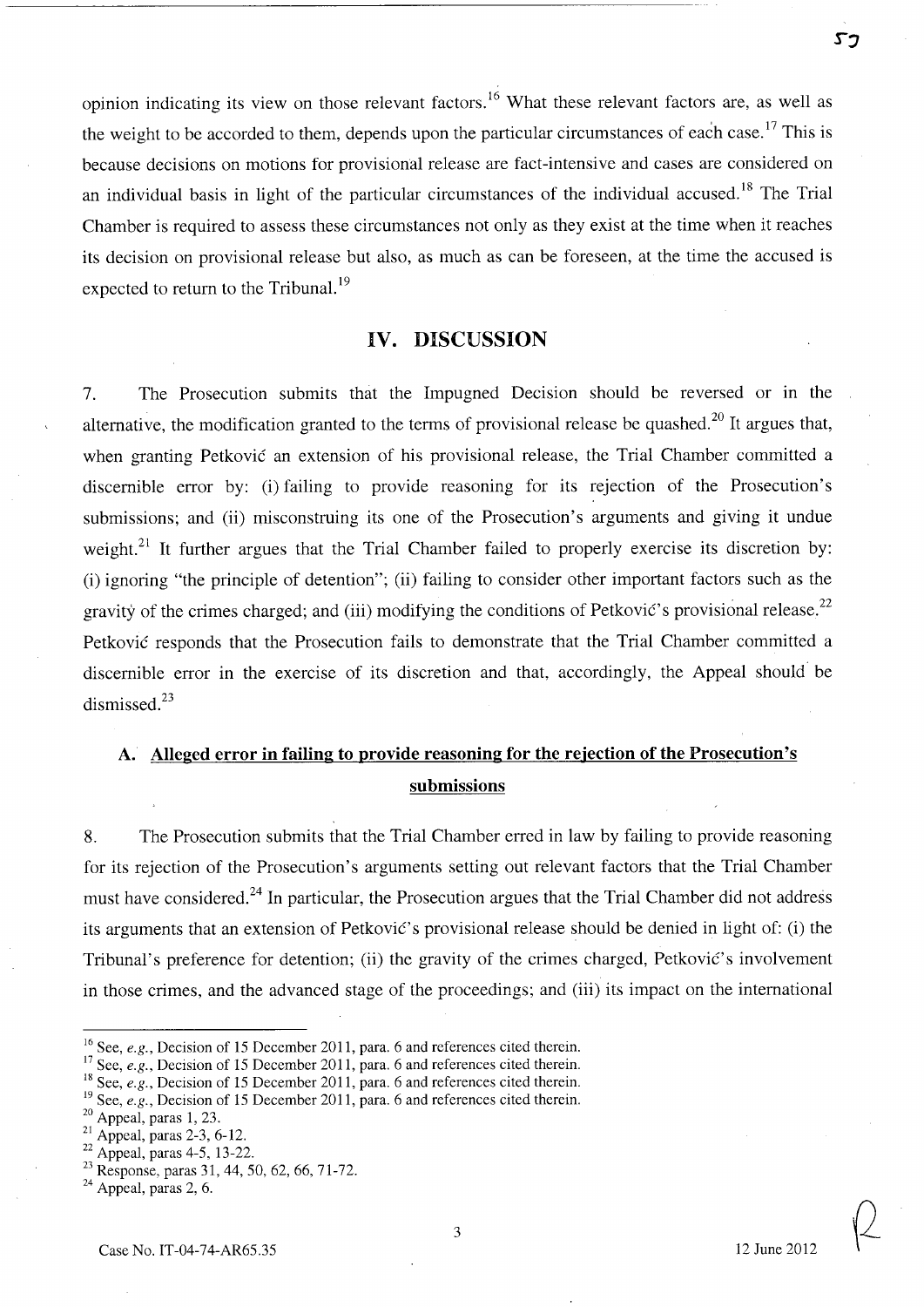public's confidence in the proper administration of justice, the local community, and the victims and witnesses.<sup>25</sup> The Prosecution submits that the Trial Chamber's "dismissive overarching sentence" that it "must respect the provisions of the Statute, the Rules and the case-law of the Appeals Chamber guaranteeing a fair trial" does not amount to providing sufficient reasoning.<sup>26</sup>

9. Petković responds that the Trial Chamber duly noted and properly addressed all relevant submissions made by the Prosecution and then gave sufficient reasons for their rejection.<sup>27</sup> Petković adds that the Trial Chamber explicitly referred to and, consequently, incorporated the relevant arguments from its previous decisions and that the Impugned Decision must be viewed in conjunction with these decisions.<sup>28</sup> Petković further argues that more than 100 decisions on provisional release have been issued on the various accused in the Prlic case, including 15 in relation to him and that the Trial Chamber, therefore, does not need to repeat *in extenso* its views on the same arguments the Prosecution is presenting in the same context.<sup>29</sup> Finally, Petković submits that the Prosecution did not invoke a lack of reasoning in its appeals on the decisions recently issued by the Trial Chamber on his co-accused and that this fact "diminish[es] the persuasiveness of the Prosecution's argument on the Trial Chamber's alleged lack of reasoning concerning those same general submissions/argument" in his case.<sup>30</sup>

10. The Appeals Chamber notes that the Trial Chamber held the following:

**CONSIDERING** that with respect to the arguments of the Prosecution that extending the provisional release of the Accused Petković goes against the "Tribunal's preference for detention", and does not take into account the gravity of the crimes alleged in the present case, the alleged involvement of the Accused Petkovic in the perpetration of these crimes, the advanced stage in the proceedings and the impact that this extension would have on the "international public's confidence in the proper administration of justice", the local community and the victims and witnesses, the Chamber reminds the Prosecution in particular of the Decision of 21 April 2011 and the Order of 29 February 2012, in which the Chamber declared that the decision on whether or not to extend the provisional release must respect the provisions of the Statute, the Rule and the caselaw of the Appeals Chamber guaranteeing a fair trial[.] $^{31}$ 

11. The Appeals Chamber recalls that a trial chamber "is not obliged to deal with all possible factors when deciding whether it is satisfied that the requirements of Rule 65(B) are fulfilled, but at a minimum, must provide reasoning to support its findings regarding the substantive considerations

 $25$  Appeal, paras 2, 8, 15, 19, fn. 4.

<sup>26</sup> Appeal, para. 7, quoting Impugned Decision, p. 6. See also, Appeal, para. 2, fn. 5.

<sup>&</sup>lt;sup>27</sup> Response, paras 17, 19-20, 29-30.

<sup>28</sup> Response, paras 21, 23, referring to *Prosecutor v. ladranko Prlic et al.,* Case No. IT-04-74-T, Decision on Jadranko Prlic's Motion for Provisional Release, 21 April 2011 (the English translation of the French original was filed on 23 May 2011), para. 31 and *Prosecutor v. Jadranko Prlić et al.*, Case No. IT-04-74-T, Order on Jadranko Prlić's Motion to Extend His Provisional Release, 29 February 2012 (confidential; public redacted version filed on 1 March 2012) (the English translation of the French originals were filed on 9 March 2012).

 $29$  Response, paras 24-26, 28.

<sup>30</sup> Response, para. 27.

<sup>&</sup>lt;sup>31</sup> Impugned Decision, p. 6 (internal references omitted).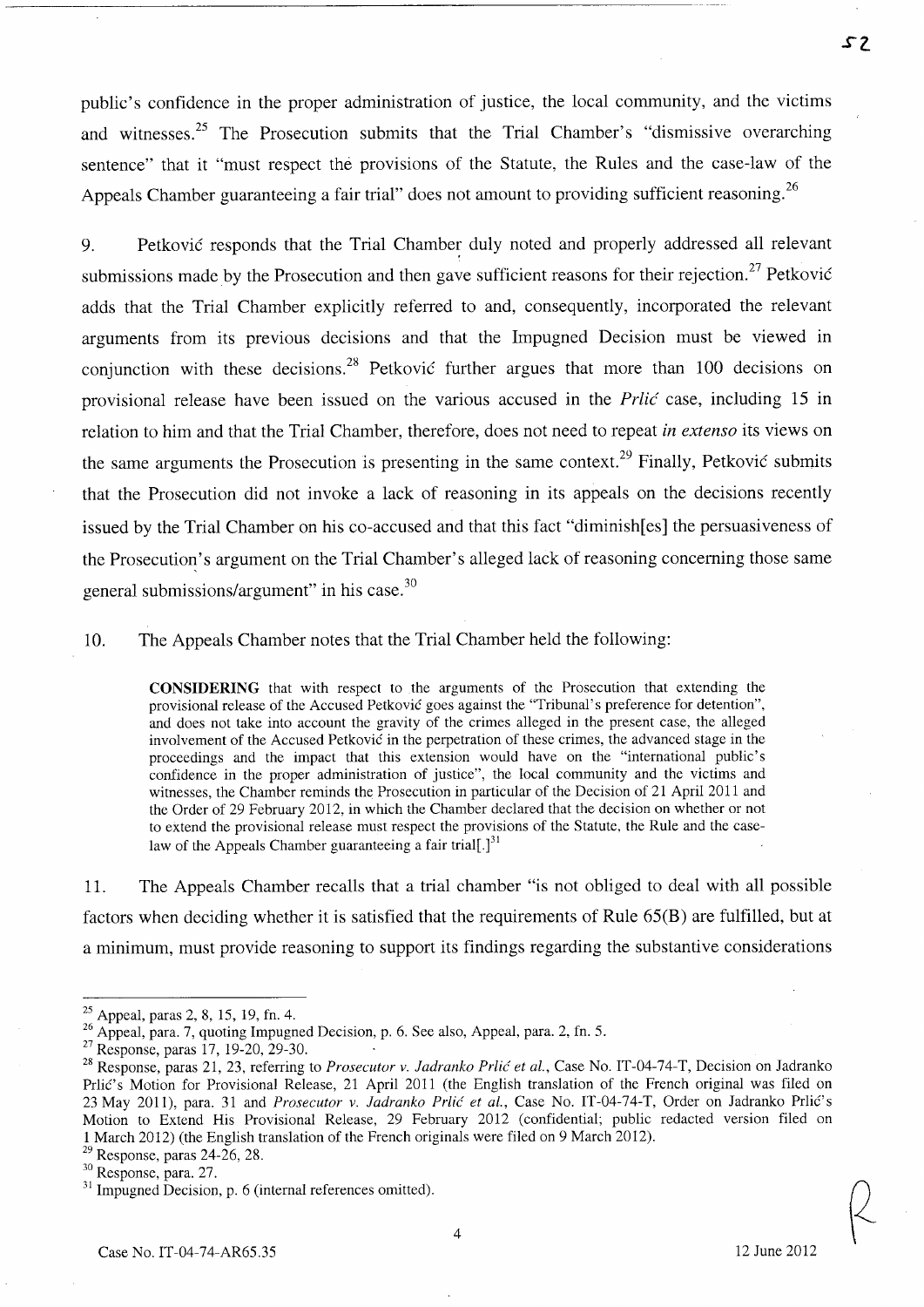relevant to its decision.<sup>32</sup> When granting provisional release to Petkovic on 30 November 2011, the Trial Chamber decided to fix the period of provisional release to three months and further decided that this period could be extended if it was satisfied that the requirements set forth in Rule 65(B) of the Rules continued to be fulfilled.<sup>33</sup> The Appeals Chamber recalls that the same legal principles applicable to a motion for provisional release apply *mutatis mutandis* to a motion for extension of provisional release.<sup>34</sup> In extending Petković's provisional release, the Trial Chamber noted and dismissed the Prosecution's arguments<sup>35</sup> and took into account that Petkovic respected the conditions of his provisional release and that the Government of the Republic of Croatia ("Croatia") provided further guarantees for Petković's extension of provisional release.<sup>36</sup> In addition, the Trial Chamber also took into account that, should the provisional release be extended, Petkovic would return to the United Nations Detention Unit ("UNDU") and would not pose a danger to any victim, witness or other person, thus satisfying the requirements of Rule  $65(B)$  of the Rules.<sup>37</sup>

12. In light of the foregoing, the Appeals Chamber finds that the Prosecution has failed to demonstrate that the Trial Chamber erred in failing to provide reasoning to support its findings regarding the substantive considerations relevant to its decision. Accordingly, the Appeals Chamber finds that the Prosecution has failed to demonstrate that the Trial Chamber abused its discretion in this regard.

# **B. Alleged error in misconstruing one of the Prosecution's arguments and giving it undue weight**

13. The Prosecution submits that the Trial Chamber erred in misattributing or misconstruing one of the Prosecution's arguments and in giving it undue weight.<sup>38</sup> In particular, the Prosecution argues that, contrary to the Trial Chamber's finding, it did not raise that "the provisional release of [ ... ]

**si** 

*<sup>32</sup> Prosecutor* v. *Ramush Haradinaj et aI.,* Case No. IT-04-84-AR65.2, Decision on Lahi Brahimaj's Interlocutory Appeal Against the Trial Chamber's Decision Denying his Provisional Release, 9 March 2006, para. 10. See also, *e.g., Prosecutor* v. *Slobodan Milosevic,* Case No. IT-02-54-AR73.6, Decision on the Interlocutory Appeal by the *Amici Curiae* Against the Trial Chamber Order Concerning the Presentation and Preparation of the Defence Case, 20 January 2004, para. 7, in which the Appeals Chamber examined whether the Trial Chamber considered appropriate factors in sufficient measure, and determined that the Trial Chamber had an obligation to provide reasons for its decision, although the Trial Chamber is not required to articulate its reasoning in detail; *Prosecutor* v. *Dragoljub Kunarac et aI.,* Case Nos. IT-96-23 & IT-96-23/l-A, Judgement, 12 June 2002, para. 42, which stated that a Chamber has an obligation to give reasoned opinions for its decisions but this obligation does not require it to spell out every step in its reasoning.

<sup>&</sup>lt;sup>33</sup> Decision Granting Provisional Release, para. 42.

<sup>&</sup>lt;sup>34</sup> See *Prosecutor v. Nikola Šainović et al.*, Case No. IT-05-87-A, Decision on the Third Urgent Defence Motion Requesting Prolongation of Provisional Release of Vladimir Lazarevic, 4 August 2009 (public redacted version), para. 5 and reference cited therein.

<sup>35</sup> Impugned Decision, p. 6. See also *supra,* para. 10.

<sup>36</sup> Impugned Decision, p. 5.

<sup>&</sup>lt;sup>37</sup> Impugned Decision, p. 5.

<sup>38</sup> Appeal, paras 3, 9.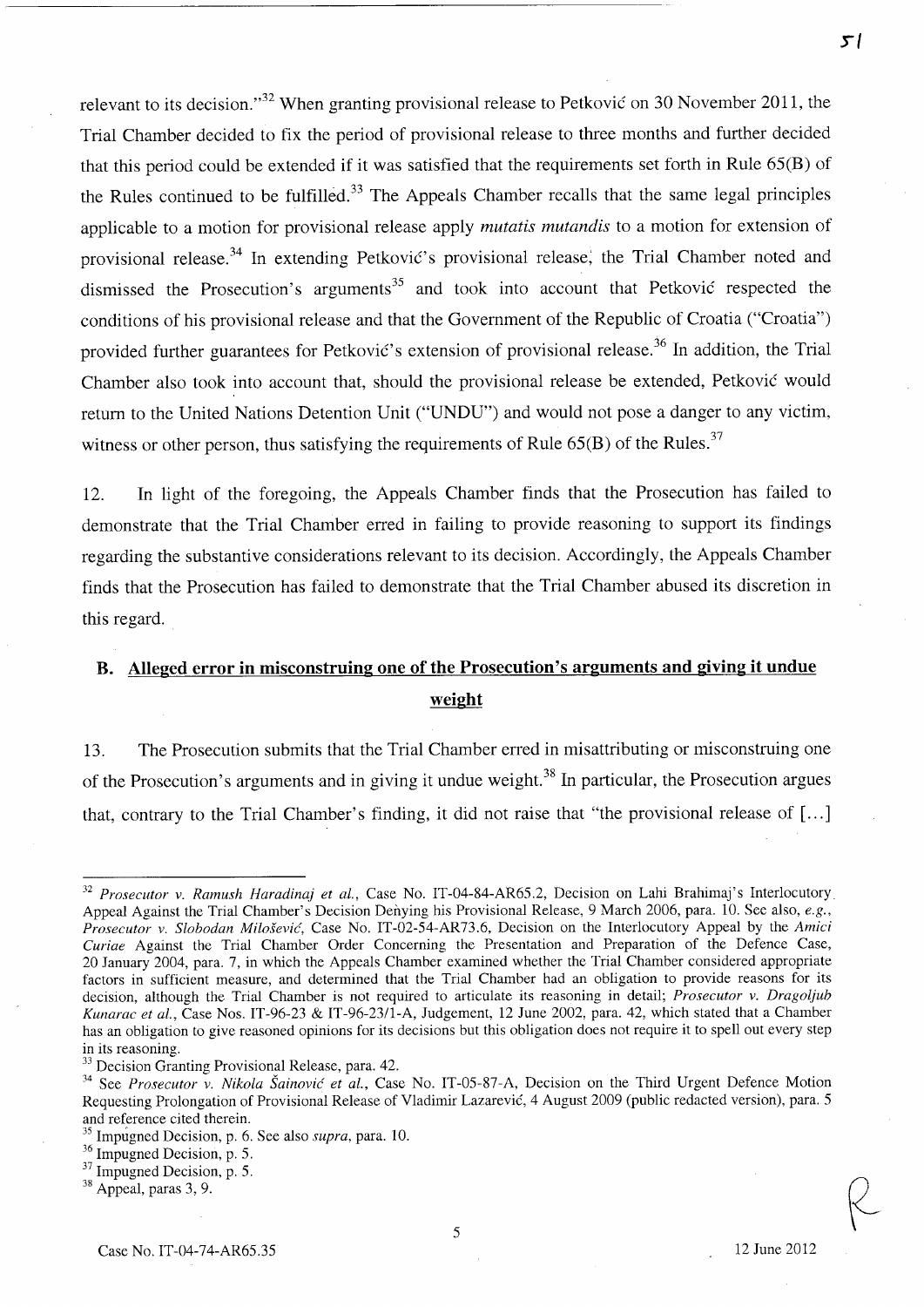Petković could negatively impact victims and witnesses".<sup>39</sup> The Prosecution clarifies that it argued that "the public perception of the administration of justice is at risk when high-level accused such as Petkovic are permitted to engage with public life whilst awaiting judgement for the most heinous crimes."<sup>40</sup> With respect to this argument, the Prosecution submits that: (i) it did not need to substantiate its contention as the said impact is "obvious"; and (ii) the Trial Chamber erred in not considering it. $41$ 

14. Petkovic responds that the Prosecution's submission in this regard is "unfounded" and "unfair to the Trial Chamber"<sup>42</sup> as the Prosecution really asserted, in its Response to Petković's Original Motion, that his extended provisional release could negatively impact both on the international public's confidence in the proper administration of justice as well as on victims and witnesses.<sup>43</sup> Petković argues that the Trial Chamber did not misinterpret the Prosecution's submission but rather quoted "the Prosecution's own words".<sup>44</sup> With respect to the Prosecution's argument that his extended provisional release could negatively impact victims and witnesses, Petkovic responds that the Trial Chamber considered that strict security measures imposed on him reduce such negative effect.<sup>45</sup> Petković further responds that the Trial Chamber considered the Prosecution's argument that his extended provisional release could negatively impact the proper administration of justice and that the Trial Chamber found that it contributes to the international public's confidence in the proper administration of justice in respecting "the provisions of the Statute, the Rules and the case-law of the Appeals Chamber guaranteeing a fair trial".46

15. The Appeals Chamber notes that, contrary to its submissions, the Prosecution argued in its Response to Petković's Original Motion that Petković's extended provisional release would have a negative impact on both the "international public's confidence in the proper administration of justice" and "victims and witnesses".<sup>47</sup> Thus, the Appeals Chamber dismisses the Prosecution's argument that the Trial Chamber misconstrued its arguments. The Appeals Chamber further notes that the Trial Chamber took into account the Prosecution's submission that Petković's extended provisional release could negatively impact the international public's confidence in the proper administration of justice when it recalled that "the decision on whether or not to extend the

50

<sup>&</sup>lt;sup>39</sup> Appeal, fn. 7; quoting Impugned Decision, p. 6. See also Appeal, paras 9-10, fn. 15.

 $40$  Appeal, para. 10.

<sup>41</sup>Appeal, paras 3, 9, 11-12.

<sup>42</sup> Response, para. 33.

<sup>43</sup> Response, paras 33-34, 36-37, referring to *Prosecutor* v. *ladranko Prlic et aI.,* Case No. IT-04-74-T, Prosecution Response to Motion of Miivoj Petković for Extension of Provisional Release, 8 March 2012 ("Response to Petković's Original Motion").

<sup>&</sup>lt;sup>44</sup> Response, para. 36. Petković further submits that it is the Prosecution that misattributes findings to the Trial Chamber. See Response, para. 38.

 $45$  Response, para. 41, referring to Impugned Decision, pp. 6-7.

<sup>46</sup> Response, para. 39, quoting Impugned Decision, p. 6. See also Response, para. 40.

 $^{47}$  See Response to Petković's Original Motion, para. 11.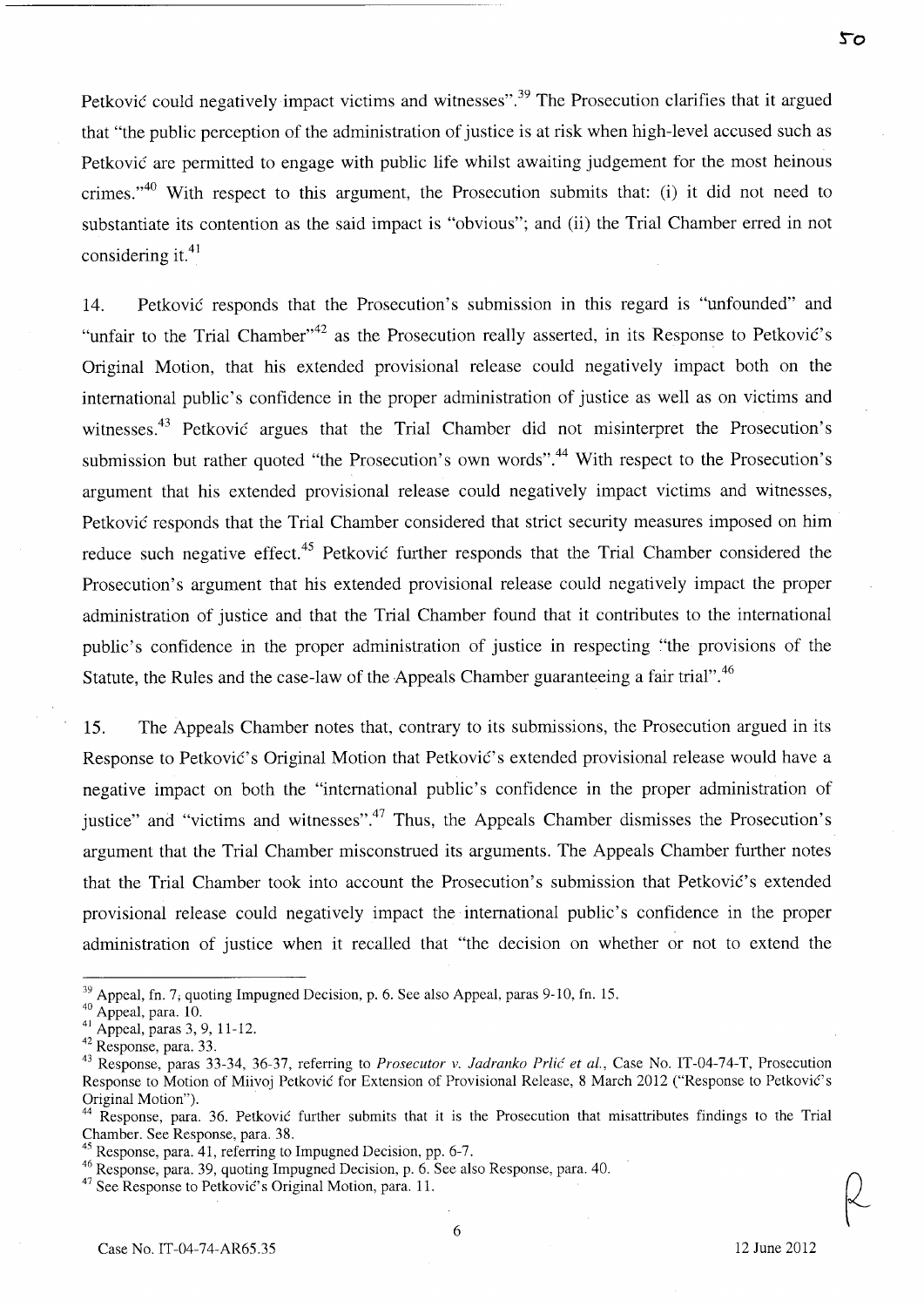provisional release must respect the provisions of the Statute, the Rules and the case-law of the Appeals Chamber guaranteeing a fair trial".<sup>48</sup> The Appeals Chamber therefore does not consider that the Trial Chamber erred in not responding to the Prosecution's argument since this sentence constitutes an answer to the Prosecution's argument.

16. In addition, the Appeals Chamber finds that the Prosecution has failed to articulate a concrete basis tied to the circumstances of the extension of Petković's provisional release to substantiate its argument that Petković's extension of provisional release would negatively impact the international public's confidence in the proper administration of justice.<sup>49</sup> Accordingly, the Appeals Chamber finds that the Prosecution has failed to demonstrate that the Trial Chamber abused its discretion in this regard.

## **c. Alleged abuse of discretion by ignoring the "principle of detention"**

17. The Prosecution submits that the Trial Chamber failed to exercise its discretion by not considering Rules 64 and 65(A) of the Rules and the Tribunal's unique jurisdiction, which favours detention.<sup>50</sup>

18. Petkovic responds that the Trial Chamber addressed the Prosecution's argument by asserting that it "must respect the provisions of the Statute, the Rules and the case-law of the Appeals Chamber guaranteeing a fair trial".<sup>51</sup> Moreover, Petković argues that the Trial Chamber did not abuse its discretion as Rule 65(B) of the Rules constitutes the *lex specialis* and, therefore, overrides Rule 64 of the Rules.<sup>52</sup> Petkovic further argues that the Trial Chamber correctly interpreted the Rules in accordance with international human rights standards with respect to detention.<sup>53</sup>

19. The Appeals Chamber finds that the Prosecution has failed to demonstrate that the Trial Chamber erred by ignoring the basic premise of the rule-based framework of detention, favouring detention as the rule and not the exception. In this context, the Appeals Chamber recalls that Rules 64 and 65(A) of the Rules provide that an accused, upon being transferred to the seat of the Tribunal, shall be detained and that he may not be released except upon an order of a chamber. Rule 65(B) of the Rules sets out the cumulative requirements to be met for a trial chamber to grant

7

49

<sup>48</sup> Impugned Decision, p. 6.

<sup>49</sup> See Decision of 15 December 2011, para. 11.

 $50$  Appeal, para. 16. See also paras 4, 13-15, 17.

<sup>&</sup>lt;sup>51</sup> Response, paras 52-53, quoting Impugned Decision, p. 6. See also Response, paras 20-21, 30.

<sup>52</sup> Response, para. 54.

<sup>53</sup> Response, paras 54-61.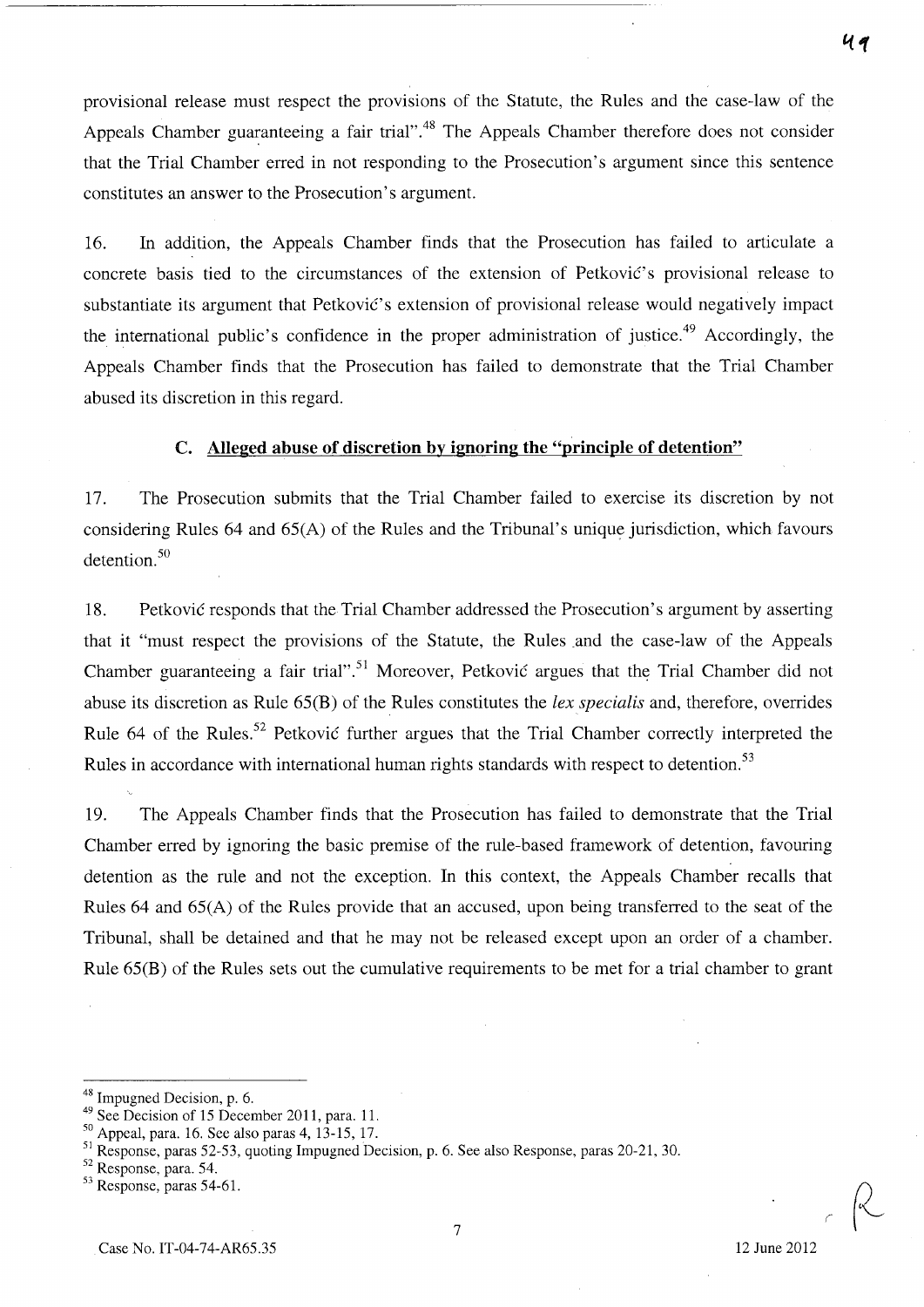provisional release.<sup>54</sup> Contrary to the Prosecution's argument, the Trial Chamber was not required to consider Rules 64 and 65(A) of the Rules but needed only to determine whether the requirements of Rule 65(B) of the Rules were met. The Trial Chamber was satisfied that Petkovic met the requirements of Rule  $65(B)$  of the Rules before ordering the extension of his provisional release.<sup>55</sup> Thus, the Prosecution has failed to demonstrate that the Trial Chamber abused its discretion in this regard.

# **D. Alleged abuse of discretion by failing to consider other important factors, such as the gravity and scale of the crimes charged**

20. The Prosecution submits that the Trial Chamber erred in failing to consider other relevant factors such as the gravity and scale of the crimes charged, Petković's involvement in those crimes, and the advanced stage of the proceedings.<sup>56</sup>

21. Petković responds that the Trial Chamber considered the gravity of the alleged crimes, his alleged involvement in those crimes, as well as the advanced stage of the proceedings and that it provided sufficient reasons for rejecting these factors.<sup>57</sup> With respect to the advanced stage of the proceedings, Petkovic argues that the Trial Chamber imposed strict security measures to reduce any prejudicial effects on victims and witnesses.<sup>58</sup>

22. While the Trial Chamber did not dwell upon the seriousness and the scale of the crimes charged,<sup>59</sup> Petković's role in them and the advanced stage of proceedings, it was not required to do so.<sup>60</sup> The Trial Chamber's concern was to ensure that, if granted an extension of his provisional release, Petkovic would return to the UNDU and would not pose a danger to any victim, witness or other person. **In** so doing, the Trial Chamber considered that Petkovic respected the conditions of his provisional release and that Croatia provided further guarantees for Petković's extension of provisional release.<sup>61</sup> Moreover, the Trial Chamber recalled it was sensitive to the potential negative effect on victims and witnesses and, therefore, decided that the strict security measures of

 $61$  Impugned Decision, p. 5.

<sup>&</sup>lt;sup>54</sup> See, *e.g., Prosecutor v. Jadranko Prlić et al.*, Case No. 04-74-AR65.13, Decision on Prosecution's Appeal of the Trial Chamber's 10 December 2008 Decision on Prlic Provisional Release During Winter Recess, 18 December 2008 (confidential), para. 7. See also *supra,* para. 5.

<sup>55</sup> Impugned Decision, p. 5.

<sup>56</sup> Appeal, paras 4,13-15,18-19.

 $57$  Response, paras 64-65. See also Response, paras 25-26, 29-30, 46-48.

<sup>,58</sup> Response, para. 65.

<sup>&</sup>lt;sup>59</sup> See Impugned Decision, p. 6. The Appeals Chamber also notes that, in the Decision Granting Provisional Release, the Trial Chamber mentioned the potential effect that the release of a person accused of serious crimes could have on the victims of those crimes. See Decision Granting Provisional Release, para. 39.

*<sup>60</sup> Prosecutor* v. *ladranko Prlic et al.,* Case Nos. IT-04-74-AR65.1, IT-04-74-AR65.2 & IT-04-74-AR65.3, Decision on Motions for Re-Consideration, Clarification, Request for Release and· Applications for Leave to Appeal, 8 September 2004, para. 31.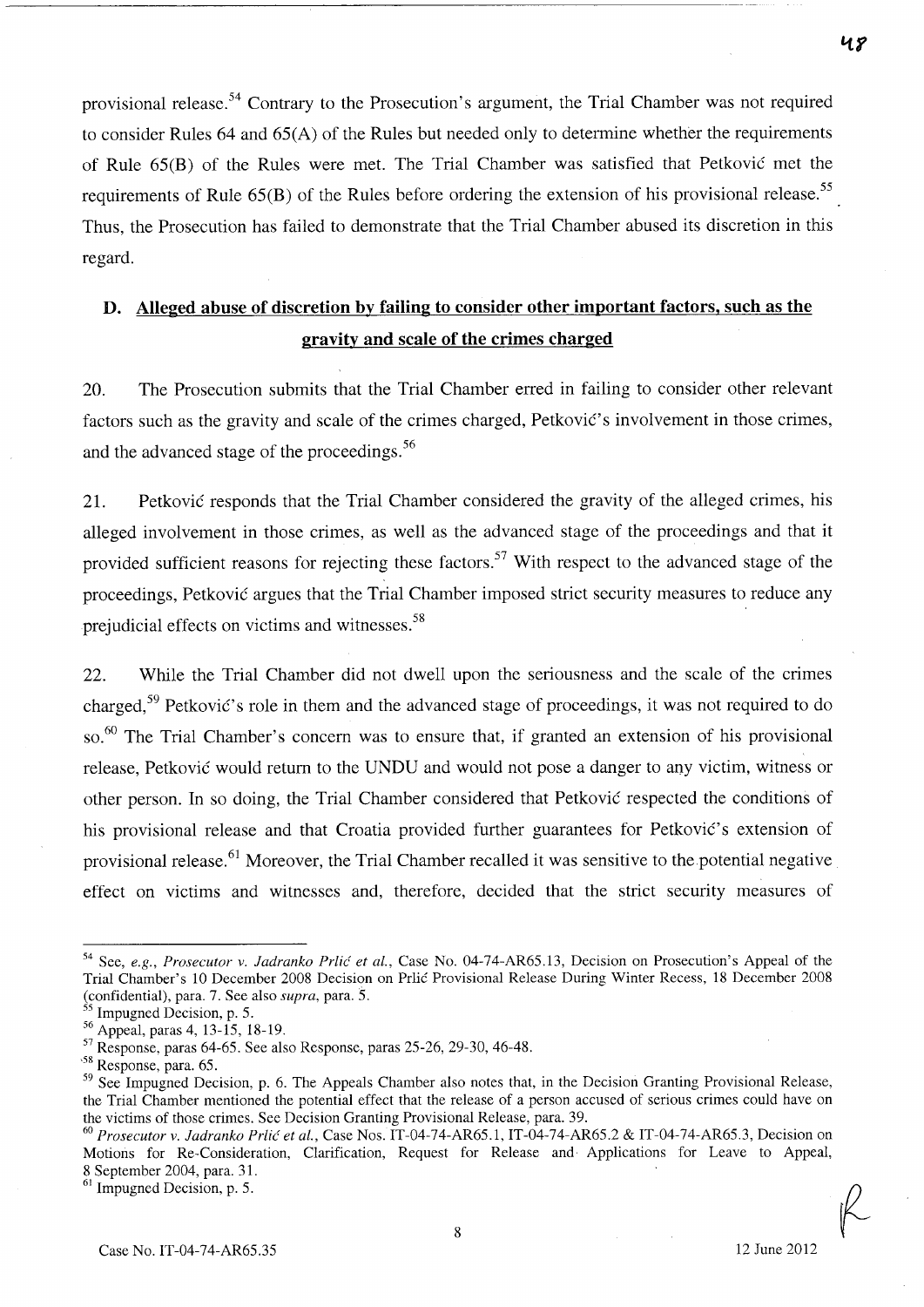provisional release should apply *mutatis mutandis* to the extension of the provisional release. 62 On this basis, the Trial Chamber concluded that Petkovic met the requirements of Rule 65(B) of the Rules. <sup>63</sup>**In** these circumstances, the Appeals Chamber finds that the Prosecution has failed to demonstrate that the Trial Chamber abused its discretion.

#### **E.** Alleged abuse of discretion by modifying the conditions of Petkovic's provisional release

23. The Prosecution submits that the Trial Chamber erred in modifying the conditions of Petković's provisional release despite his failure to demonstrate any change in circumstance warranting such modification.<sup>64</sup> In particular, the Prosecution argues that the Trial Chamber committed an error in considering "the advanced age of Petković's mother to be a legitimate reason to increase the frequency of his visits" to her while the only change of circumstance was, in fact, that his mother was three months older than when the Trial Chamber set Petković's conditions of provisional release in the Decision Granting Provisional Release. <sup>65</sup>

24. Petkovic responds that the Trial Chamber properly exercised its discretion, pursuant to Rules 65(B) and 65(C) of the Rules, in granting his request for slight modification of the conditions of his provisional release. <sup>66</sup>

25. In its Impugned Decision, the Trial Chamber granted Petković's request for modification of the conditions of his provisional release to increase the frequency of his visits to his mother in Vrpolje from one 24-hour visit per month - as originally granted in its Decision Granting Provisional Release  $-$  to four 12-hour visits per month.<sup>67</sup>

26. The Appeals Chamber recalls that Rule 65(C) of the Rules provides that a trial chamber may impose such conditions upon the provisional release of an accused as it may determine appropriate. In this regard, the Appeals Chamber notes that, in granting Petkovic's request for a slight modification of the conditions of his provisional release, the Trial Chamber took several factors into account, i.e. the advanced age of his mother, the short distance between his residence and Vrpolje, and the security guarantees provided by Croatia.<sup>68</sup> The Appeals Chamber further notes that, in granting the requested modification, the Trial Chamber established that it remained satisfied, notwithstanding the change in conditions, that the requirements of Rule 65(B) of the Rules were

りつ

<sup>62</sup> Impugned Decision, pp. 7-8.

<sup>&</sup>lt;sup>63</sup> Impugned Decision, p. 5.

<sup>64</sup> Appeal, paras 5, 20-22.

<sup>&</sup>lt;sup>65</sup> Appeal para. 21.

<sup>66</sup> Response, paras 68, 70. See also Response, para. 69.

 $67$  Impugned Decision, p. 8; Decision Granting Provisional Release, para. 44, Annex 2, p. 1.

<sup>68</sup> Impugned Decision, p. 7.